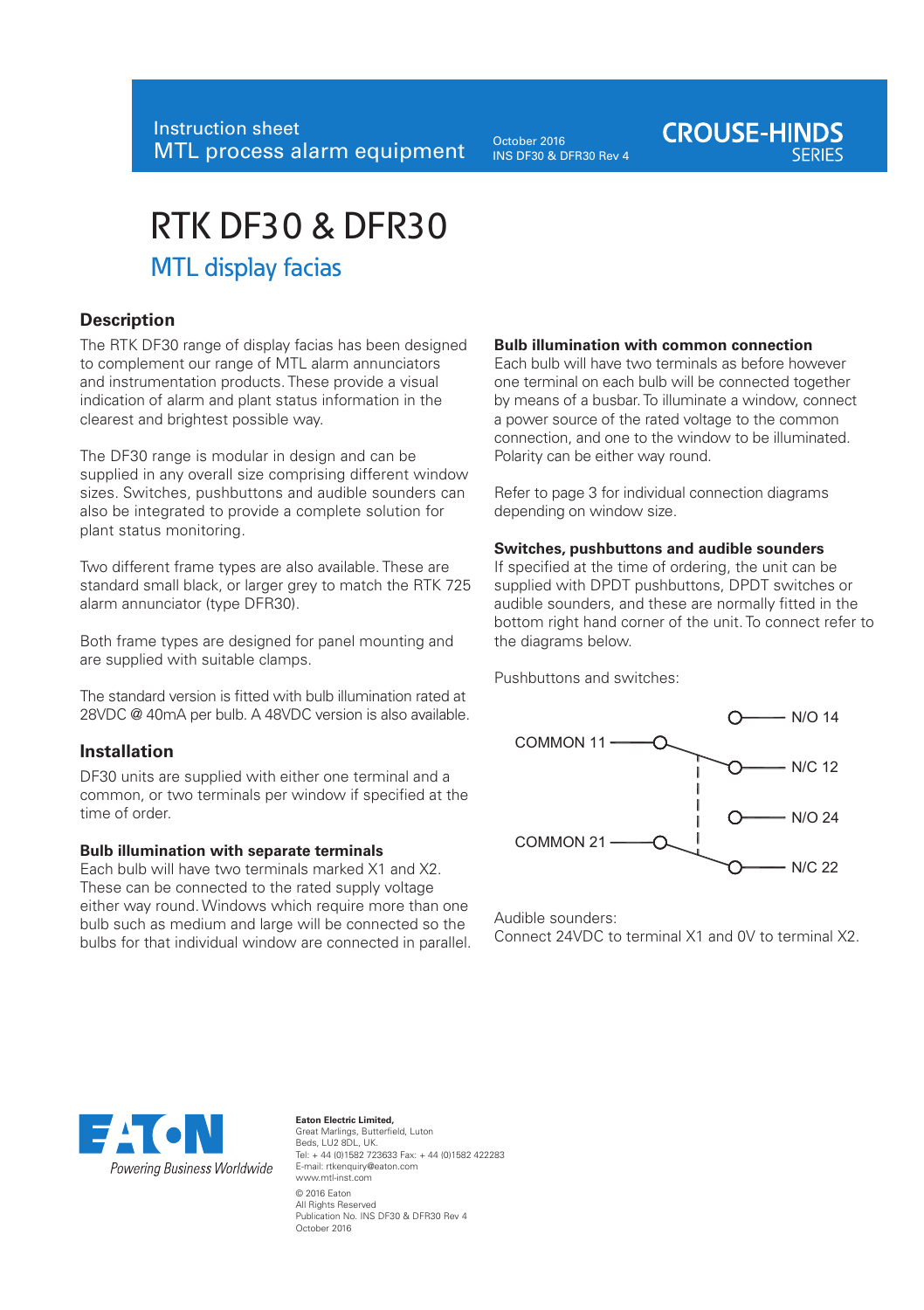#### RTK DF30 & DFR30 October 2016

### **Specification**

**Window size** Small: 30x30mm Medium: 30x60mm Large: 60x60mm

#### **Bulb illumination**

28VDC bulb rated at 40mA per bulb (24VDC units) 48VDC bulb rated at 50mA per bulb (48VDC units) 14,000 hours life Small windows have 1 bulb Medium windows have 2 bulbs in parallel Large windows have 4 bulbs in parallel

#### **Environmental**

Operating temperature: -20°C to 50°C Storage temperature: -20°C to 80°C Humidity: 0-95% RH non-condensing Protection: IP41

#### **Connection**

Rear mounted screw terminals suitable for 2.5mm<sup>2</sup> solid or stranded cable for bulbs or LED's and 1.25mm2 for switches and pushbuttons Recommended torque: 0.6 to 1.0Nm (M3.5 Switches and pushbuttons) 1.0 to 1.3Nm (M3 Bulb and LED holders)

#### **Pushbuttons and switches**

Maximum switch voltage: 250VAC/DC Thermal current: 5A Operating voltage / and current (resistive load): 125VAC/3A, 250VAC/2A 30VDC/2A, 125VDC/0.4A Contact type: Silver Insulation resistance: 100MΩ min (500VDC megger) Dielectric strength: 2500VAC for 1 minute (Between terminals of the same pole: 1000VAC for 1 minute)

#### **Audible module**

Sound level: 95dB @ 30cm at 24VDC Frequency: 3.3kHz Current consumption: 25mA at 24VDC

#### **Overall dimensions and panel cut-out**

Small DF30: Height =  $12 +$  (rows  $\times$  30) Width =  $12 + (columns \times 30)$ 

Medium DF30: Height =  $12 +$  (rows  $\times$  30) Width =  $12 + (columns \times 60)$ 

Large DF30: Height =  $12 +$  (rows  $\times$  60) Width =  $12 + (columns \times 60)$ 

For cut-out size, subtract 7mm from each dimension

Small DFR30: Height =  $24 +$  (rows  $\times$  30) Width =  $24 + (columns \times 30)$ 

Medium DFR30: Height =  $24 +$  (rows  $\times$  30) Width =  $24 + (columns \times 60)$ 

Large DFR30: Height =  $24 + (rows \times 60)$ Width =  $24 + (columns \times 60)$ 

For cut-out size, subtract 10mm from each dimension

#### **Compliance**

EMC and LVD to EN60947-5-1:2004+A1:2009

#### **Operating instructions**

After installation and testing, the unit may be operated according to the wiring configuration. Please ensure all the switches and windows are fully tested in all conditions prior to use, to eliminate any potential wiring faults.

#### **Connection diagrams**

Example connection diagrams are shown below for all three window sizes. A common connection is provided to link bulbs together. The input switches may be of any type according to the application. The supply may be connected either way round.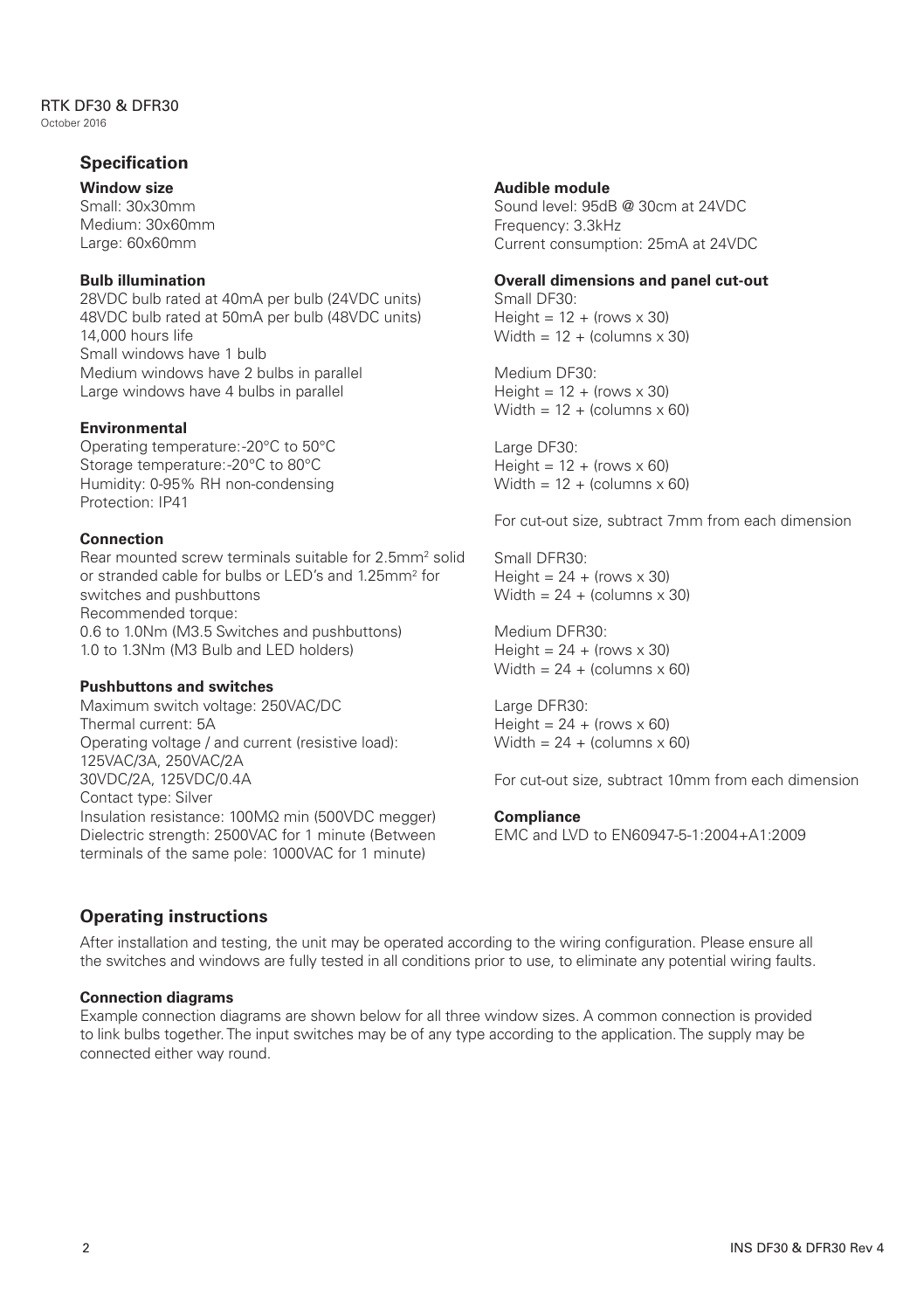RTK DF30 & DFR30 October 2016

#### **Small windows**



 $\overline{+}$ 

**SUPPLY**